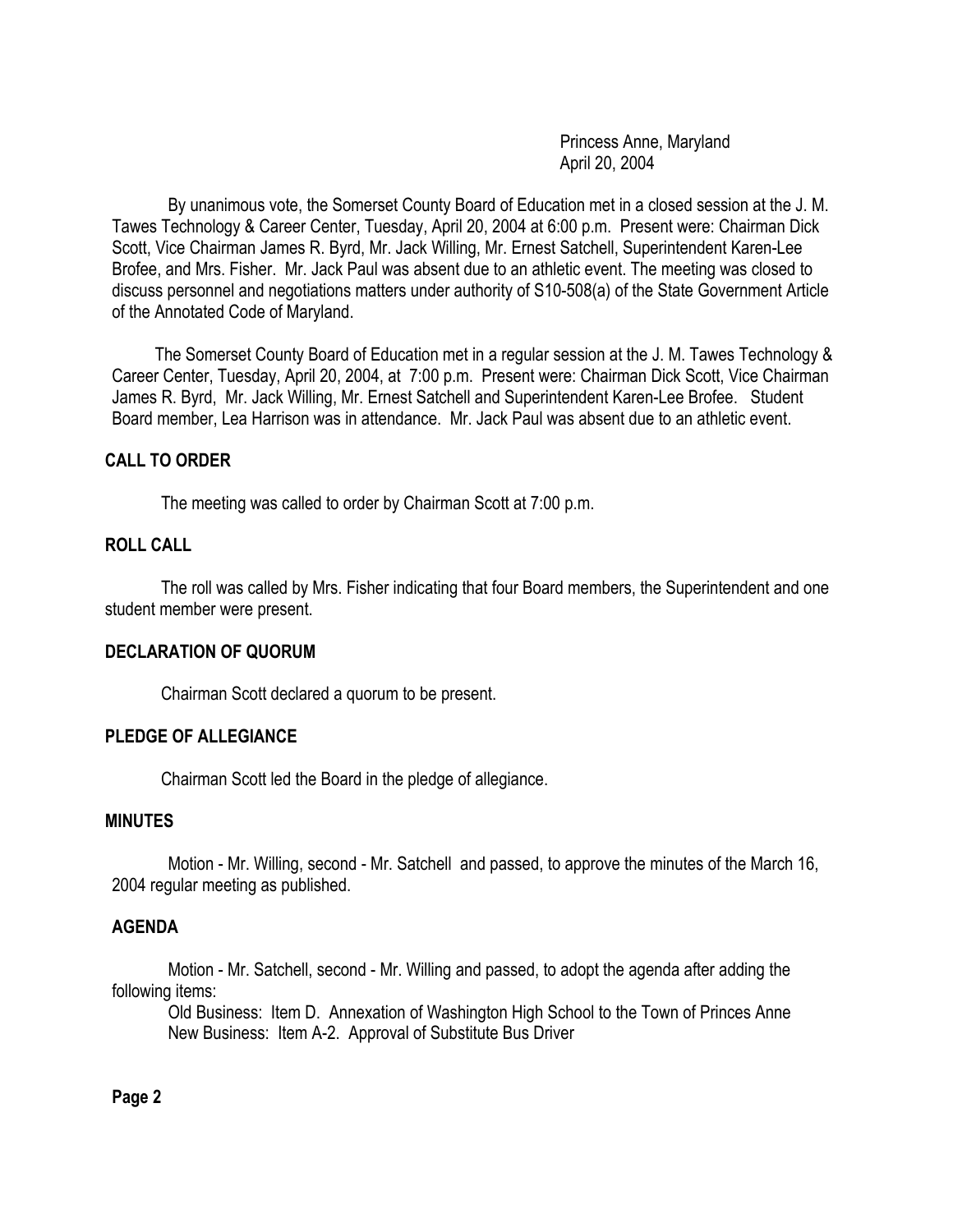Board Meeting - March 16, 2004

### **PUBLIC PARTICIPATION**

Mr. Kenneth Ballard and Rev. Julius Thompson expressed opinions concerning a new Charter School during public participation.

### **STUDENT BOARD MEMBER REPORT**

Lea Harrison reported on activities in her school district.

#### **GREENWOOD MIDDLE SCHOOL REPORT**

Mr. Webster, Principal of Greenwood Middle School provided a report of the school's programs and extended an invitation to visit the school.

## **SALUTE TO SCHOOL FOOD & NUTRITION SERVICE PERSONNEL DAY**

Dr. Brofee read a proclamation declaring May 5, 2004 as Salute to School Food and Nutrition Service Personnel Day. Motion – Mr. Willing, second – Mr. Byrd to accept the resolution.

#### **SEMAA**

Ms. Diane Johnson gave an overview of the Science, Engineering, Math & Aerospace Academy Program. The Rocketry Program was rescheduled for the May meeting.

#### **OLD BUSINESS**

# **POLICY 500-53, USING COPYRIGHTED MATERIALS**

Upon recommendation of the Superintendent, it was moved by Mr. Satchell, seconded by Mr. Byrd and passed to approve Policy 500-53, Using Copyrighted Materials as submitted.

# **FOOD & NUTRITION BUDGET**

Mrs. Miller presented the Food & Nutrition Budget in the absence of Ms. Wood. The Board requested quarterly financial reports and the budget to show a profit of \$25,000. Motion – Mr. Willing, second – Mr. Satchell to approve the budget with these amendments.

#### **BUDGET APPROVAL**

Upon recommendation of the Superintendent, it was moved by Mr. Byrd, seconded by Mr. Satchell and passed to approve the FY 05 Budget and also the Capital Improvement Budget.

#### **Page 3**

# **ANNEXATION OF WASHINGTON HIGH SCHOOL**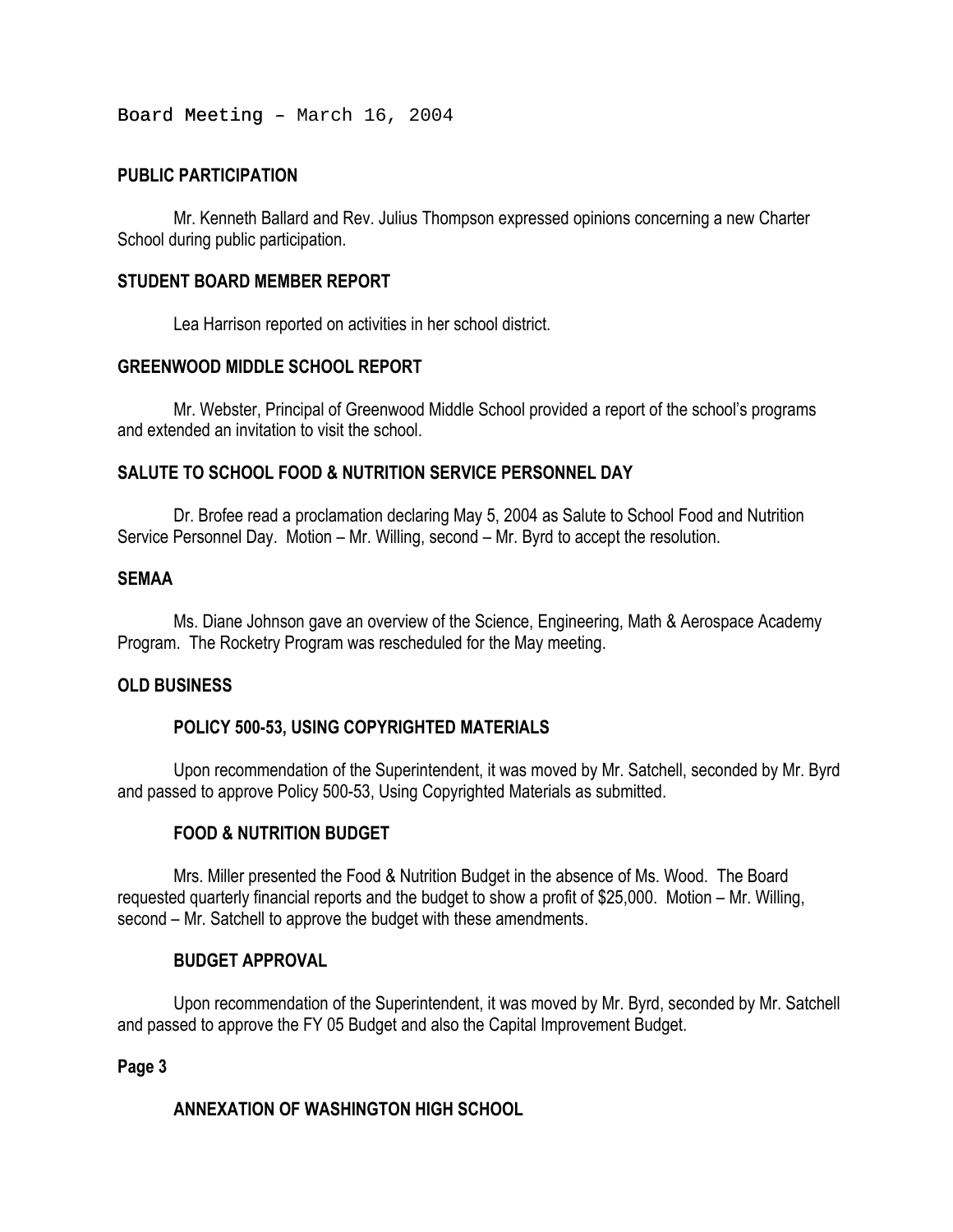Board Meeting - March 16, 2004

Upon recommendation of the Superintendent, it was moved by Mr. Satchell, seconded by Mr. Willing and passed to ask the County Commissioners to table the request for Annexation of Washington High School into the Town of Princess Anne.

## **NEW BUSINESS**

## **PERSONNEL**

Upon recommendation of the Superintendent, it was moved by Mr. Byrd, seconded by Mr. Satchell and passed, to approve the following personnel actions; retirements: Magnolia Steward, resignations: Amy Troxell, Kathy Purnell, new hires: Chris Kneipp, Steven Gelfand.

Upon recommendation of the Superintendent, it was moved by Mr. Willing, seconded by Mr. Satchell and passed, to approve Anthony Leonard for substitute bus driver training.

## **POLICY 200-16 Minority Business Enterprise**

Upon recommendation of the Superintendent, it was the consensus of the Board to accept for study Policy 200-16, Minority Business Enterprise.

### **POLICY 600-21 ENROLLMENT/ATTENDANCE ELIGIBILITY/PUPIL ASSIGNMENT**

Upon recommendation of the Superintendent, it was the consensus of the Board to accept for study Policy 600-21, Enrollment/Attendance Eligibility/Pupil Assignment.

# **POLICY 600-39 STUDENT BEHAVIOR INTERVENTIONS**

Upon recommendation of the Superintendent, it was the consensus of the Board to accept for study Policy 600-391, Student Behavior Interventions.

# **BIDS – UNIT VENTILATORS – GREENWOOD MIDDLE SCHOOL**

Motion – Mr. Byrd, second – Mr. Satchell, to accept the recommendation of Mr. Daugherty, Facilities Supervisor for the approval of the bid from General Mechanical for the unit ventilators at Greenwood Middle School.

**Page 4**

**LEGISLATIVE IMPACT 2004**